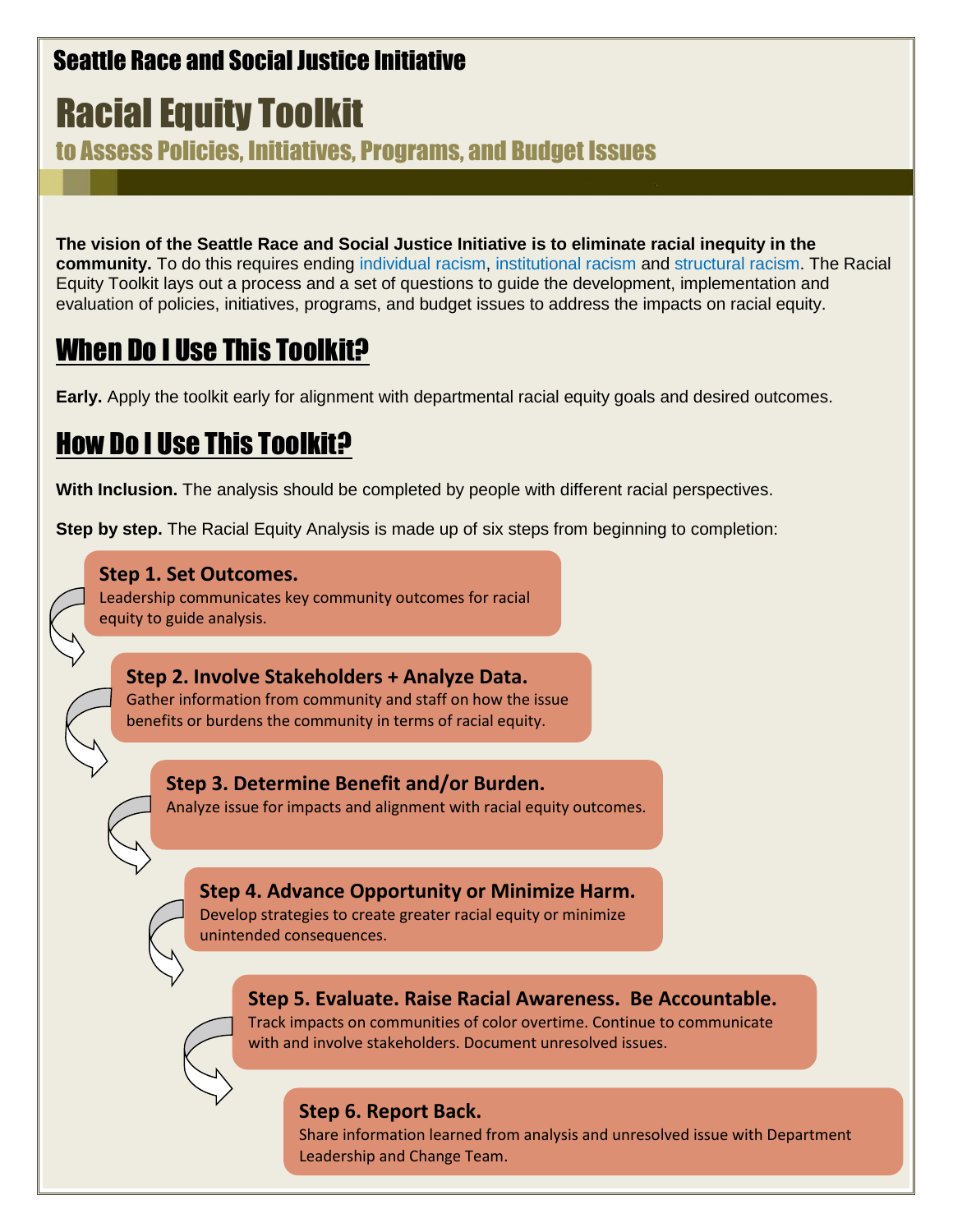# Racial Equity Toolkit Assessment Worksheet

| Title of policy, initiative, program, budget issue: ____________________________                                                                                                                                                                                                      |                                                                                                             |  |
|---------------------------------------------------------------------------------------------------------------------------------------------------------------------------------------------------------------------------------------------------------------------------------------|-------------------------------------------------------------------------------------------------------------|--|
|                                                                                                                                                                                                                                                                                       |                                                                                                             |  |
|                                                                                                                                                                                                                                                                                       |                                                                                                             |  |
| <b>Program</b> Budget Issue<br>$\Box$ Policy<br>  Initiative                                                                                                                                                                                                                          |                                                                                                             |  |
| Step 1. Set Outcomes.                                                                                                                                                                                                                                                                 |                                                                                                             |  |
| 1a. What does your department define as the most important racially equitable community outcomes<br>related to the issue? (Response should be completed by department leadership in consultation with RSJI Executive<br>Sponsor, Change Team Leads and Change Team. Resources on p.4) |                                                                                                             |  |
| 1b. Which racial equity opportunity area(s) will the issue primarily impact?                                                                                                                                                                                                          |                                                                                                             |  |
| Education<br><b>Community Development</b><br><b>Health</b><br>Environment                                                                                                                                                                                                             | <b>Criminal Justice</b><br>Jobs<br>$\boxtimes$ Housing                                                      |  |
| 1c. Are there impacts on:<br><b>Contracting Equity</b><br><b>Workforce Equity</b><br>Please describe:                                                                                                                                                                                 | <b>Immigrant and Refugee Access to Services</b><br><b>Number 1</b> Inclusive Outreach and Public Engagement |  |
|                                                                                                                                                                                                                                                                                       |                                                                                                             |  |
| Step 2. Involve stakeholders. Analyze data.                                                                                                                                                                                                                                           |                                                                                                             |  |
| 2a. Are there impacts on geographic areas? $\boxtimes$ Yes<br>$\Box$ No<br>Check all neighborhoods that apply (see map on p.5):                                                                                                                                                       |                                                                                                             |  |
| $\boxtimes$ All Seattle neighborhoods<br>Lake Union<br>Ballard<br>Southwest<br>Southeast<br>North<br>Delridge<br>NE)<br>Greater Duwamish<br>Central                                                                                                                                   | East District<br>King County (outside Seattle)<br>Outside King County<br>Please describe:                   |  |
| 2b. What are the racial demographics of those living in the area or impacted by the issue?<br>(See Stakeholder and Data Resources p. 5 and 6)                                                                                                                                         |                                                                                                             |  |
| 2c. How have you involved community members and stakeholders? (See p.5 for questions to ask<br>community/staff at this point in the process to ensure their concerns and expertise are part of analysis.)                                                                             |                                                                                                             |  |
|                                                                                                                                                                                                                                                                                       |                                                                                                             |  |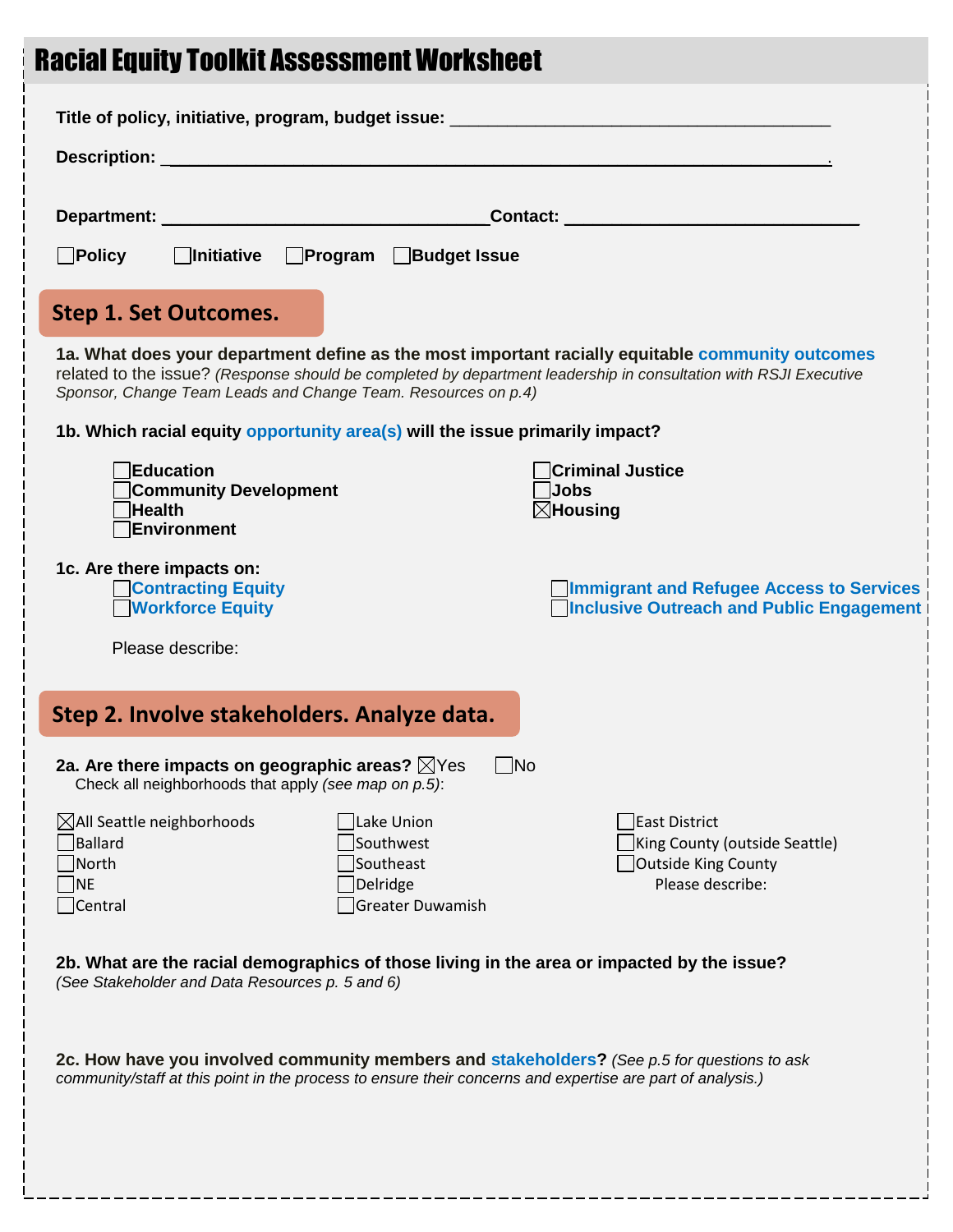**2d. What does data and your conversations with [stakeholders](file://///SEA100_SMD_SERVER/V21/SOCR/HOME/ANIBARB/My%20Documents/ttolkit%20update/Stakeholders) tell you about existing racial inequities that influence people's lives and should be taken into consideration?** *(See Data Resources on p.6. King County Opportunity Maps are good resource for information based on geography, race, and income.)* 

**2e. What are the root causes or factors creating these racial inequities?** *Examples: Bias in process; Lack of access or barriers; Lack of racially inclusive engagement* 

## **Step 3. Determine Benefit and/or Burden.**

Given what you have learned from data and from stakeholder involvement...

**3. How will the policy, initiative, program, or budget issue increase or decrease racial equity?** What are potential unintended consequences? What benefits may result? Are the impacts aligned with your department's community outcomes that were defined in Step I.?

## **Step 4. Advance Opportunity or Minimize Harm.**

**4. How will you address the impacts (including unintended consequences) on racial equity?** What strategies address immediate impacts? What strategies address root causes of inequity listed in Q.6? How will you partner with stakeholders for long-term positive change? If impacts are not aligned with desired community outcomes, how will you re-align your work?

Program Strategies? **Example 2018** 

Policy Strategies?

Partnership Strategies? **Example 2018** 

## **Step 5. Evaluate. Raise Racial Awareness. Be Accountable.**

**5a. How will you evaluate and be [accountable?](file://///SEA100_SMD_SERVER/V21/SOCR/HOME/ANIBARB/My%20Documents/ttolkit%20update/Accountable)** How will you evaluate and report impacts on racial equity over time? What is your goal and timeline for eliminating racial inequity? How will you retain stakeholder participation and ensure internal and public accountability? How will you raise awareness about racial inequity related to this issue?

**5b. What is unresolved?** What resources/partnerships do you still need to make changes?

## **Step 6. Report Back.**

Share analysis and report responses from Q.5a. and Q.5b. with Department Leadership and Change Team Leads and members involved in Step 1.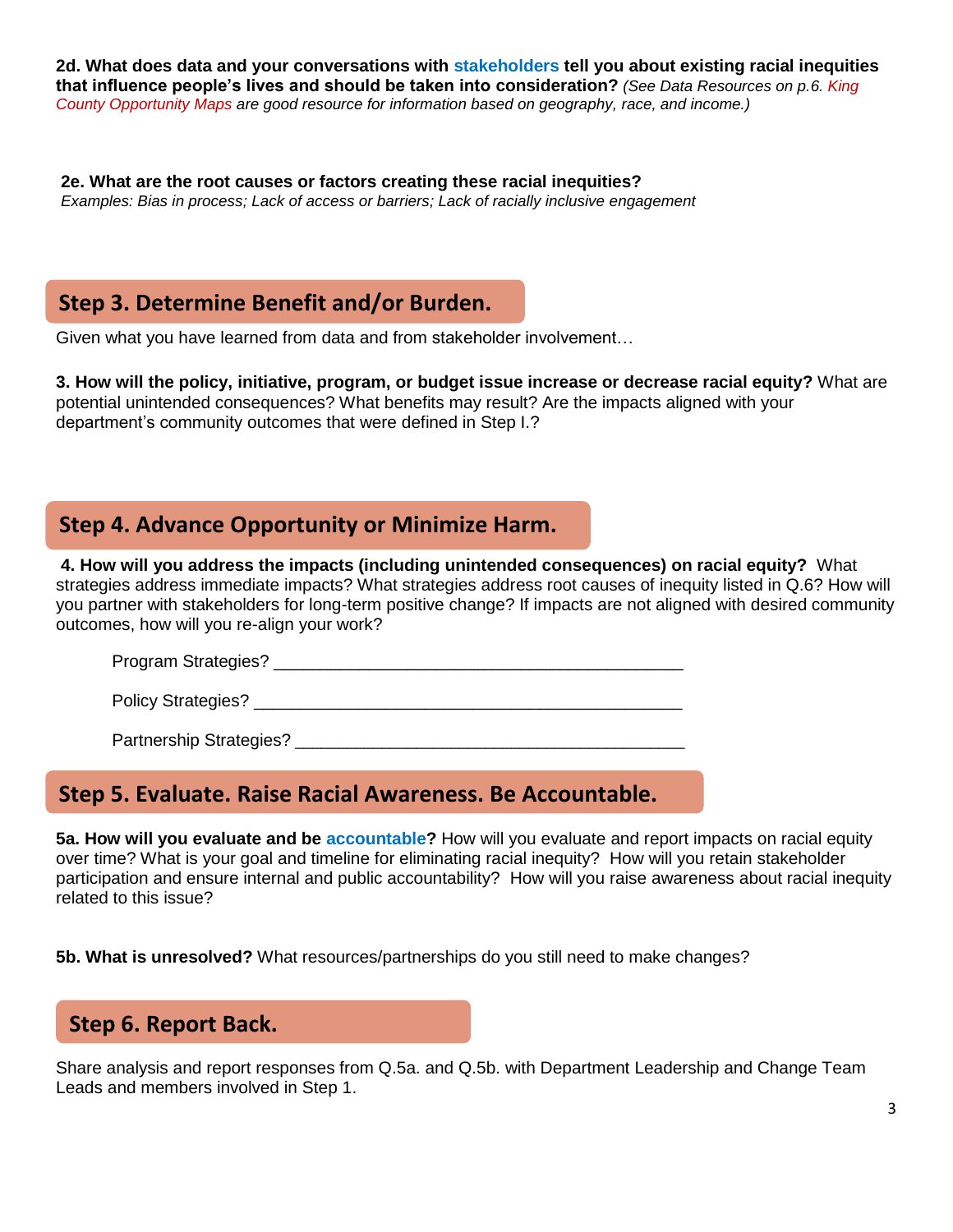# Creating Effective Community Outcomes

**Outcome = the result that you seek to achieve through your actions.** 

#### *Racially equitable* **community outcomes** = **the specific result you are seeking to achieve that advances racial equity in the community.**

When creating outcomes think about:

- What are the greatest opportunities for creating change in the next year?
- What strengths does the department have that it can build on?
- What challenges, if met, will help move the department closer to racial equity goals?

Keep in mind that the City is committed to creating racial equity in seven key opportunity areas: **Education, Community Development, Health, Criminal Justice, Jobs, Housing, and the Environment.**

#### **Examples of community outcomes that increase racial equity:**

| <b>OUTCOME</b>                                                                                          | <b>OPPORTUNITY AREA</b>                   |
|---------------------------------------------------------------------------------------------------------|-------------------------------------------|
| Increase transit and pedestrian mobility options in communities of color.                               | <b>Community Development</b>              |
| Decrease racial disparity in the unemployment rate.                                                     | Jobs                                      |
| Ensure greater access to technology by communities of color.                                            | Community Development,<br>Education, Jobs |
| Improve access to community center programs for immigrants, refugees and                                | Health,                                   |
| communities of color.                                                                                   | <b>Community Development</b>              |
| Communities of color are represented in the City's outreach activities.                                 | Education,                                |
|                                                                                                         | Community Development,                    |
|                                                                                                         | Health, Jobs, Housing,                    |
|                                                                                                         | Criminal Justice,                         |
|                                                                                                         | Environment                               |
| The racial diversity of the Seattle community is reflected in the City's<br>workforce across positions. | Jobs                                      |
| Access to City contracts for Minority Business Enterprises is increased.                                | Jobs                                      |
| Decrease racial disparity in high school graduation rates                                               | Education                                 |

#### **Additional Resources:**

- **RSJI Departmental Work Plan:** <http://inweb/rsji/departments.htm>
- **Department Performance Expectations:** <http://web1.seattle.gov/DPETS/DPETSWEbHome.aspx>
- **Mayoral Initiatives:** <http://www.seattle.gov/mayor/issues/>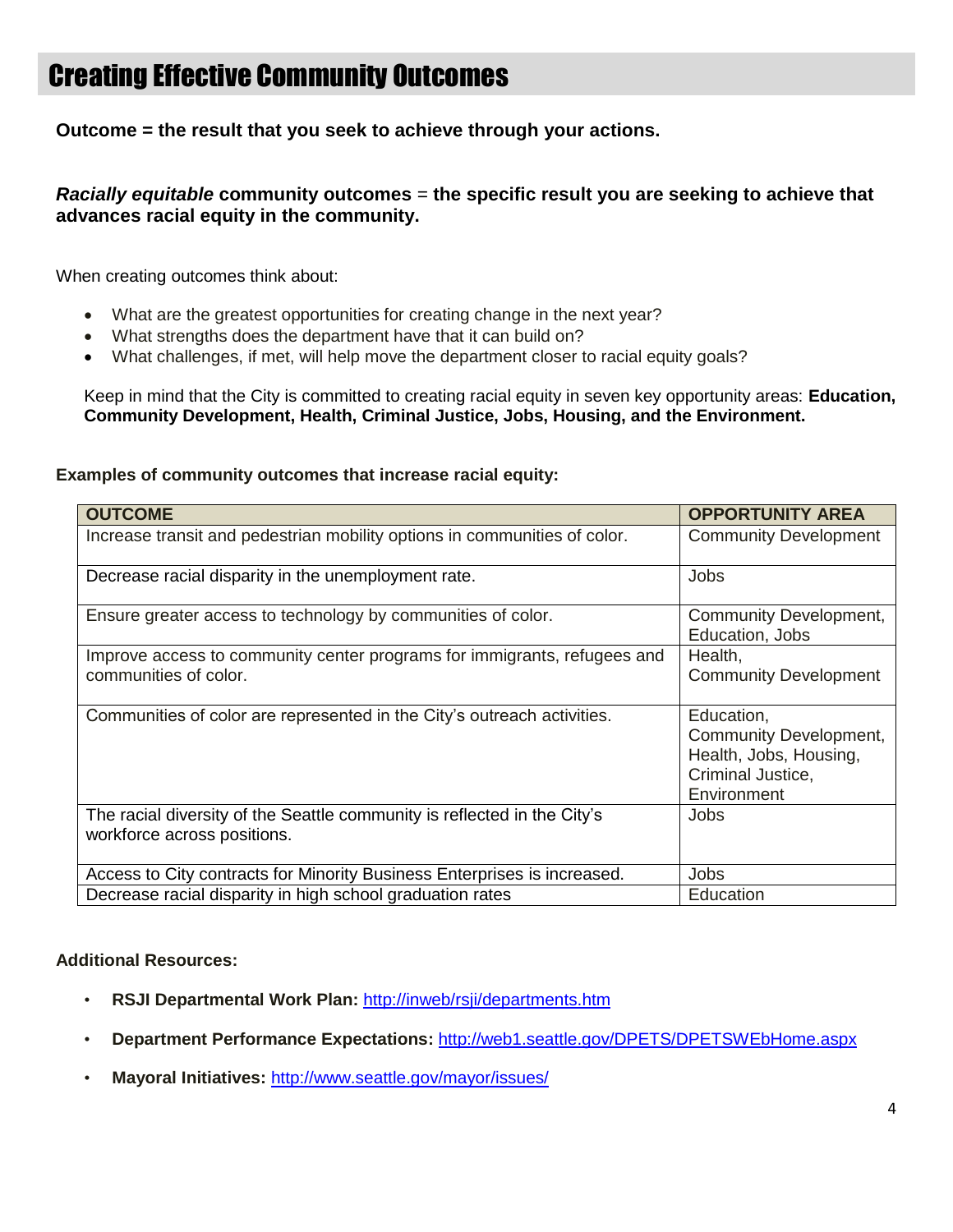# Identifying Stakeholders + Listening to Communities of Color

#### **Identify Stakeholders**

Find out who are the **[stakeholders](file://///SEA100_SMD_SERVER/V21/SOCR/HOME/ANIBARB/My%20Documents/ttolkit%20update/stakeholders)** most affected by, concerned with, or have experience relating to the policy, program or initiative? Identify racial demographics of neighborhood or those impacted by issue. *(See District Profiles in the [Inclusive Outreach and Public Engagement Guide](http://inweb1/neighborhoods/outreachguide/) or refer to U.S. Census information on p.7)*

#### **Once you have indentified your stakeholders ….**

#### **Involve them in the issue.**

Describe how historically underrepresented community stakeholders can take a leadership role in this policy, program, initiative or budget issue.

#### **Listen to the community. Ask:**

1. What do we need to know about this issue? How will the policy, program, initiative or budget issue burden or benefit the community? *(concerns, facts, potential impacts)*

2. What factors produce or perpetuate racial inequity related to this issue?

3. What are ways to minimize any negative impacts (harm to communities of color, increased racial disparities, etc) that may result? What opportunities exist for increasing racial equity?

#### **Tip: Gather Community Input Through…**

- Community meetings
- Focus groups
- Consulting with City commissions and advisory boards
- Consulting with Change Team

#### **Examples of what this step looks like in practice:**

- A reduction of hours at a community center includes conversations with those who use the community center as well as staff who work there.
- Before implementing a new penalty fee, people from the demographic most represented in those fined are surveyed to learn the best ways to minimize negative impacts.

For resources on how to engage stakeholders in your work see the **Inclusive Outreach and Public Engagement Guide:** <http://inweb1/neighborhoods/outreachguide/>

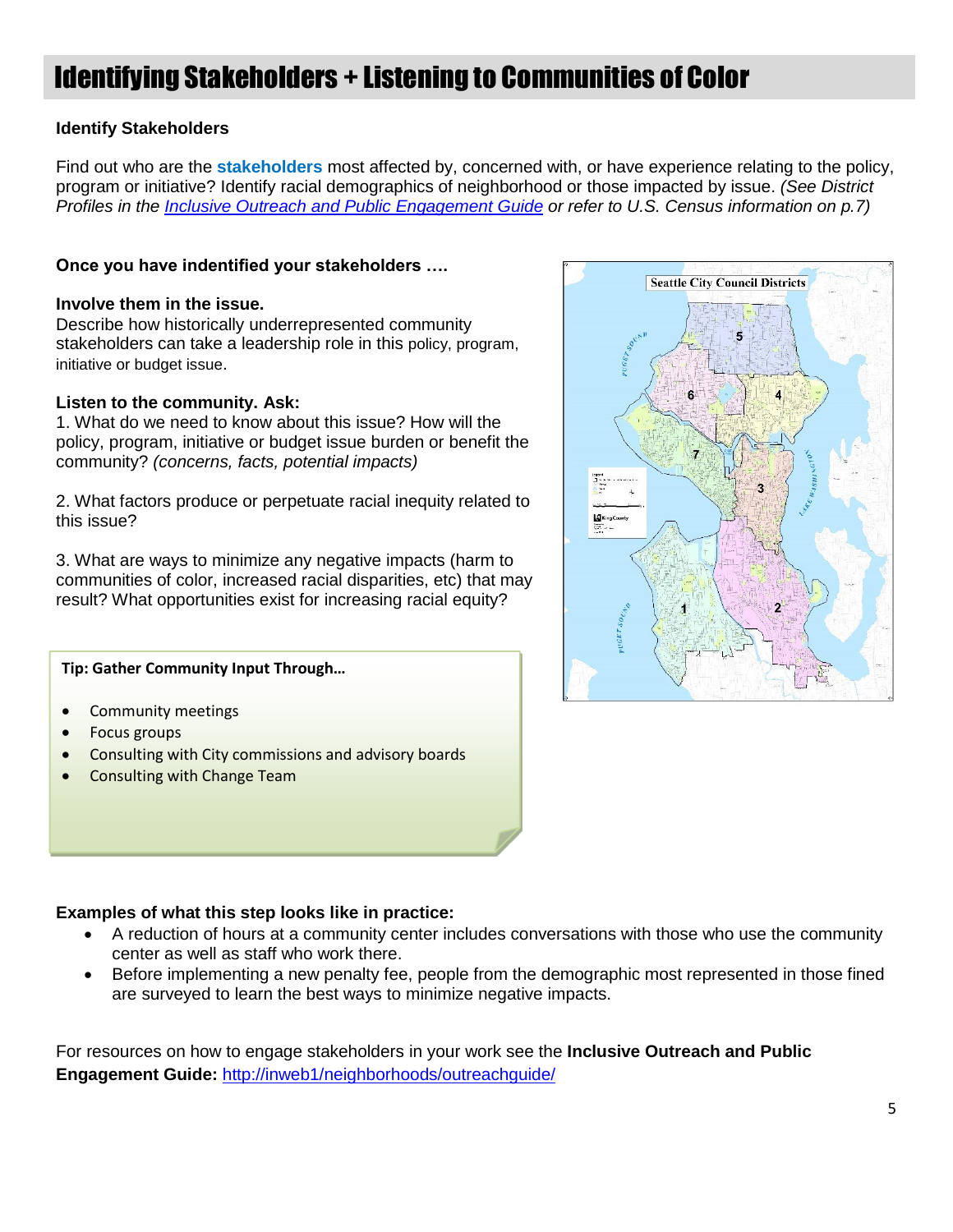# Data Resources

#### **City of Seattle Seattle's Population and Demographics at a Glance**:

[http://www.seattle.gov/dpd/Research/Population\\_Demographics/Overview/default.asp](http://www.seattle.gov/dpd/Research/Population_Demographics/Overview/default.asp)

Website updated by the City Demographer. **Includes: Housing** Quarterly Permit Report • **Employment data •** 2010 Census data • **2006-2010 American Community Survey •** 2010 Census: Demographic highlights from the 2010 Census; Basic Population and Housing Characteristics Change from 1990, 2000, and 2010 – PDF report of counts of population by race, ethnicity and over/under 18 years of age as well as a total, occupied and vacant housing unit count; Three-page subject report – PDF report of detailed population, household and housing data • American Community Survey: **2010 5-year estimates and 2009 5-year estimates •** Census 2000 • Permit Information: Comprehensive Plan Housing Target Growth Report for Urban Centers and Villages; Citywide Residential Permit Report • Employment Information: Comprehensive Plan Employment Target Growth Report for Urban Centers and Villages; Citywide Employment 1995-2010 • The Greater Seattle Datasheet: a report by the Office of Intergovernmental Relations on many aspects of Seattle and its region.

**SDOT Census 2010 Demographic Maps** (by census blocks): Race, Age (under 18 and over 65) and Median Income [http://inweb/sdot/rsji\\_maps.htm](http://inweb/sdot/rsji_maps.htm)

#### **Seattle's Population & Demographics Related Links & Resources** (From DPD website:

[http://www.seattle.gov/dpd/Research/Population\\_Demographics/Related\\_Links/default.asp\)](http://www.seattle.gov/dpd/Research/Population_Demographics/Related_Links/default.asp)

**Federal**

- **[American FactFinder:](http://factfinder.census.gov/servlet/BasicFactsServlet) The U.S. Census Bureau's main site for online access to population, housing,** economic, and geographic data.
- [Census 2000 Gateway:](http://www.census.gov/main/www/cen2000.html) The U.S. Census Bureau's gateway to Census 2000 information.

#### **State**

[Washington Office of Financial Management:](http://www.ofm.wa.gov/pop/default.asp) OFM is the official state agency that provides estimates, forecasts, and reports on the state's population, demographic characteristics, economy, and state revenues.

#### **Regional**

[Puget Sound Regional Council:](http://www.psrc.org/) PSRC is the regional growth management and transportation planning agency for the central Puget Sound region in Washington State.

#### **County**

- [King County Census Viewer:](http://www.kingcounty.gov/operations/GIS/Maps/CensusViewer.aspx) A web-based application for viewing maps and tables of more than 100 community census data indicators for 77 defined places in King County.
- [King County Department of Development and Environmental Services:](http://www.kingcounty.gov/property/permits/codes/growth.aspx) the growth management planning agency for King County.
- **Seattle & King County Public Health [Assessment, Policy Development, and Evaluation Unit:](http://www.kingcounty.gov/healthservices/health/data.aspx) Provides** health information and technical assistance, based on health assessment data
- [King County Opportunity Maps:](http://psrc.org/growth/growing-transit-communities/oppmap/) A Study of the Region's Geography of Opportunity. Opportunity maps illustrate where opportunity rich communities exist, assess who has access to those neighborhoods, and help to understand what needs to be remedied in opportunity poor neighborhoods. Puget Sound Regional Council.

#### **City**

[The Greater Seattle Datasheet:](http://www.cityofseattle.net/oir/datasheet) A Seattle fact sheet courtesy of the City of Seattle's Office of Intergovernmental Relations.

#### **Other**

[Seattle Times Census 2000:](http://seattletimes.nwsource.com/html/census2000/) articles, charts related to Census 2000 and the Seattle/Puget Sound region.